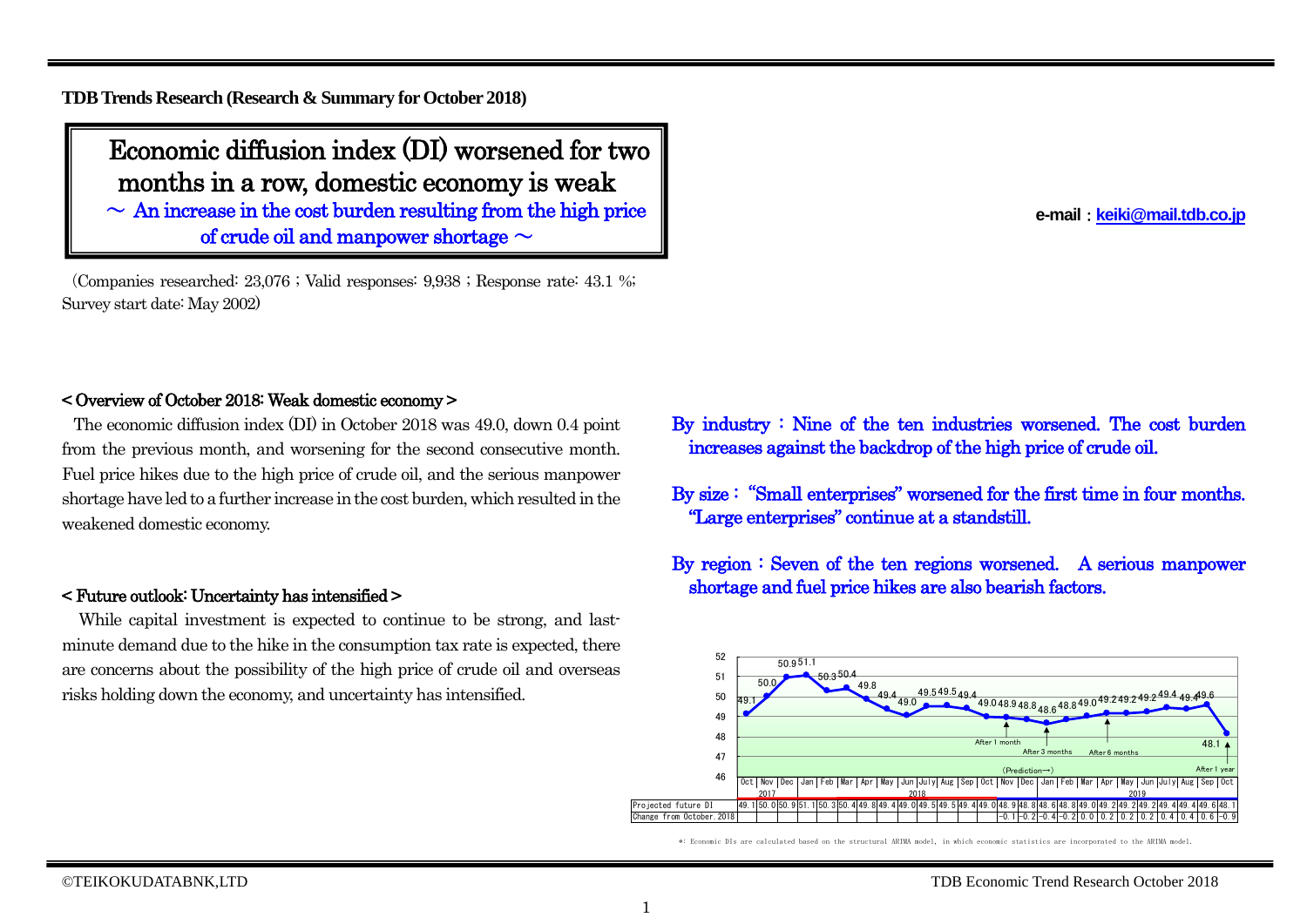|                                  | всопонне Dimusion Index (всопонне DI/1/2                  |      |                      |           |          |           |      |                                                                              |      |      |      |      |                  |               |                                   |
|----------------------------------|-----------------------------------------------------------|------|----------------------|-----------|----------|-----------|------|------------------------------------------------------------------------------|------|------|------|------|------------------|---------------|-----------------------------------|
|                                  |                                                           |      |                      |           |          |           |      | Oct 17 Nov 17 Dec 17 Jan 18 Feb 18 Mar 18 Apr 18 May 18 Jun 18 Jul 18 Aug 18 |      |      |      |      |                  | Sep-18 Oct-18 | Ratio to the<br>PrFDious<br>Month |
|                                  | Total                                                     | 49.1 | 50.0                 | 50.9      | 51.1     | 50.3      | 50.4 | 49.8                                                                         | 49.4 | 49.0 | 49.5 | 49.5 | 49.4             | 49.0          | $\triangle$ 0.4                   |
|                                  | Large Firms                                               | 51.6 | 52.1                 | 53.0      | 53.2     | 52.2      | 52.5 | 52.2                                                                         | 51.6 | 51.3 | 51.8 | 51.6 | 51.4             | 51.4          | 0.0                               |
|                                  | Small to Medium-sized Firms                               | 48.5 | 49.4                 | 50.4      | 50.5     | 49.8      | 49.9 | 49.3                                                                         | 48.8 | 48.5 | 48.9 | 49.0 | 48.9             | 48.4          | ▲<br>0.5                          |
|                                  | Micro Firms                                               | 47.6 | 48.7                 | 49.8      | 49.6     | 49.0      | 49.2 | 48.1                                                                         | 48.1 | 47.6 | 48.1 | 48.4 | 48.4             | 47.9          | 40.5                              |
|                                  |                                                           |      |                      |           |          |           |      |                                                                              |      |      |      |      |                  |               |                                   |
|                                  |                                                           |      | Oct-17 Nov-17 Dec-17 |           | $Jan-18$ |           |      | Feb 18 Mar 18 Apr 18 May 18 Jun 18 Jul 18 Aug 18                             |      |      |      |      |                  | Sep-18 Oct-18 | Ratio to the<br>PrFDious<br>Month |
| Agriculture, Forestry, Fisheries |                                                           | 47.5 | 46.7                 | 49.2      | 47.1     | 45.5      | 44.4 | 43.5                                                                         | 44.2 | 43.3 | 43.4 | 45.7 | 43.8             | 41.5          | $\blacktriangle$ 2.3              |
| Finance                          |                                                           | 47.9 | 49.0                 | 48.9      | 49.6     | 48.0      | 50.3 | 49.4                                                                         | 47.8 | 47.2 | 49.5 | 47.5 | 48.5             | 46.2          | $\blacktriangle$ 2.3              |
| Construction                     |                                                           | 52.7 | 53.7                 | 54.2      | 54.0     | 53.4      | 52.9 | 51.4                                                                         | 51.8 | 51.9 | 52.8 | 53.1 | 53.8             | 53.4          | 40.4                              |
| Real Estate                      |                                                           | 50.9 | 50.3                 | 51.3      | 52.3     | 52.1      | 53.1 | 50.9                                                                         | 51.0 | 51.1 | 50.5 | 51.1 | 50.7             | 49.3          | 1.4                               |
|                                  | Food, BEWerages, Livestock Feed                           | 42.8 | 42.9                 | 44.8      | 44.0     | 43.2      | 41.9 | 42.9                                                                         | 43.4 | 43.2 | 43.1 | 43.3 | 42.9             | 42.0          | $\triangle$ 0.9                   |
|                                  | Textile, Textile Products, Clothing                       | 38.6 | 39.6                 | 42.0      | 39.1     | 41.3      | 42.4 | 42.4                                                                         | 42.7 | 42.8 | 42.1 | 41.8 | 41.9             | 41.4          | 40.5                              |
|                                  | Construction Materials, Furniture,                        |      |                      |           |          |           |      |                                                                              |      |      |      |      |                  |               |                                   |
|                                  | Ceramics, Stone and Clay Products                         | 47.0 | 46.8                 | 48.0      | 46.8     | 46.2      | 46.3 | 45.7                                                                         | 45.8 | 45.9 | 46.6 | 45.6 | 45.2             | 46.1          | 0.9                               |
|                                  | Pulp, Paper and Paper Products                            | 46.6 | 45.6                 | 48.7      | 46.6     | 44.1      | 45.8 | 46.3                                                                         | 43.1 | 45.2 | 44.5 | 44.5 | 45.4             | 44.3          | $\blacktriangle$ 1.1              |
|                                  | Publishing, Printing                                      | 35.7 | 35.4                 | 35.8      | 36.4     | 37.4      | 37.1 | 36.2                                                                         | 36.3 | 33.7 | 35.0 | 33.8 | 34.6             | 33.2          | 1.4                               |
| Manufacturing                    | Chemical                                                  | 52.5 | 53.3                 | 54.1      | 53.9     | 53.2      | 53.8 | 52.3                                                                         | 51.8 | 51.6 | 52.2 | 51.3 | 51.4             | 50.4          | $\blacktriangle$ 1.0              |
|                                  | Steel, Nonferrous Metals, Mining                          | 54.3 | 56.6                 | 56.3      | 57.6     | 55.6      | 55.6 | 53.7                                                                         | 53.5 | 53.3 | 54.1 | 54.2 | 52.8             | 53.0          | 0.2                               |
|                                  | General Machinery                                         | 59.3 | 59.3                 | 60.8      | 62.4     | 62.0      | 61.2 | 60.9                                                                         | 60.6 | 60.3 | 60.7 | 59.9 | 59.1             | 58.1          | $\blacktriangle$ 1.0              |
|                                  | <b>Electrical Machinery</b>                               | 53.7 | 54.5                 | 55.7      | 56.9     | 56.5      | 54.8 | 54.9                                                                         | 53.4 | 53.4 | 52.8 | 52.0 | 53.3             | 52.9          | 40.4                              |
|                                  | Transportation Machinery, Equipment                       | 54.2 | 58.6                 | 56.9      | 57.9     | 56.6      | 59.8 | 57.6                                                                         | 58.4 | 57.3 | 56.6 | 58.7 | 58.3             | 56.9          | 1.4<br>▲                          |
|                                  | Precision Machinery,<br>Medical Instruments and Equipment | 53.2 | 55.1                 | 54.7      | 57.4     | 56.2      | 54.8 | 57.5                                                                         | 56.6 | 57.2 | 55.1 | 54.8 | 54.3             | 53.7          | $\triangle$ 0.6                   |
|                                  | $_{\rm Other}$                                            | 39.6 | 40.9                 | 42.6      | 43.4     | 43.1      | 43.8 | 43.2                                                                         | 44.3 | 42.5 | 41.5 | 40.7 | 42.6             | 42.8          | 0.2                               |
|                                  | Total                                                     | 50.3 | 51.2                 | 52.1      | 52.6     | 51.9      | 51.6 | 51.0                                                                         | 50.8 | 50.4 | 50.6 | 50.2 | 50.0             | 49.5          | 0.5<br>▲                          |
|                                  | Food, BEWerages                                           | 41.1 | 42.4                 | 43.5      | 42.9     | 42.1      | 43.0 | 42.9                                                                         | 42.8 | 42.4 | 40.9 | 41.9 | 41.3             | 40.6          | 0.7<br>▲                          |
|                                  | Textile, Textile Products, Clothing                       | 35.4 | 36.1                 | 37.4      | 37.2     | 35.5      | 37.2 | 37.2                                                                         | 36.8 | 37.3 | 35.9 | 37.3 | 35.1             | 35.3          | 0.2                               |
|                                  | Construction Materials,                                   |      |                      |           |          |           |      |                                                                              |      |      |      |      |                  |               |                                   |
|                                  | Furniture, Ceramics,                                      | 44.2 | 45.1                 | 46.7      |          | 46.2 44.9 | 44.7 | 45.0                                                                         | 43.3 | 44.4 | 44.8 | 44.2 | 44.8             | 43.9          | $\triangle$ 0.9                   |
|                                  | Stone and Clay Products                                   |      |                      |           |          |           |      |                                                                              |      |      |      |      |                  |               |                                   |
| Wholesale                        | Paper Products, Stationery, Books                         | 38.4 | 38.9                 | 38.4      | 37.6     | 34.9      | 36.8 | 38.0                                                                         | 37.5 | 36.2 | 35.4 | 36.6 | 36.9             | 36.5          | 40.4                              |
|                                  | Chemical                                                  | 48.1 | 48.6                 | 50.7      | 49.7     | 49.0      | 49.1 | 49.1                                                                         | 49.1 | 46.8 | 48.9 | 48.1 | 47.1             | 47.0          | 0.1<br>▲                          |
|                                  | Recycled Resources                                        | 51.6 | 57.8                 | 58.3      | 56.2     | 51.0      | 51.9 | 49.5                                                                         | 46.6 | 50.6 | 48.2 | 51.2 | 47.8             | 49.4          | 1.6                               |
|                                  | Steel, Nonferrous Metals,<br>Mining Products              | 49.5 |                      | 50.5 52.3 | 53.1     | 51.9      | 50.8 | 49.7                                                                         | 48.2 | 47.8 | 48.0 | 50.3 |                  | 49.2 49.4     | 0.2                               |
|                                  | Machinery, Equipment                                      | 49.3 | 50.9                 | 52.1      | 52.3     | 51.4      | 51.8 | 51.1                                                                         | 50.6 | 50.0 | 50.9 | 51.0 | 50.2             | 49.6          | 0.6<br>▲                          |
|                                  | Other                                                     | 42.0 | 42.7                 | 43.7      | 43.9     | 42.8      | 43.8 | 45.4                                                                         | 43.4 | 43.3 | 43.2 | 42.4 | 42.4             | 43.4          | 1.0                               |
|                                  | Total                                                     |      | 45.5 46.5 47.9       |           | 47.8     | 46.6      | 47.1 | 47.0                                                                         | 46.1 | 45.7 | 45.9 |      | $46.3$ 45.6 45.4 |               | 0.2<br>▲                          |

## Economic Diffusion Index (Economic DI)1/2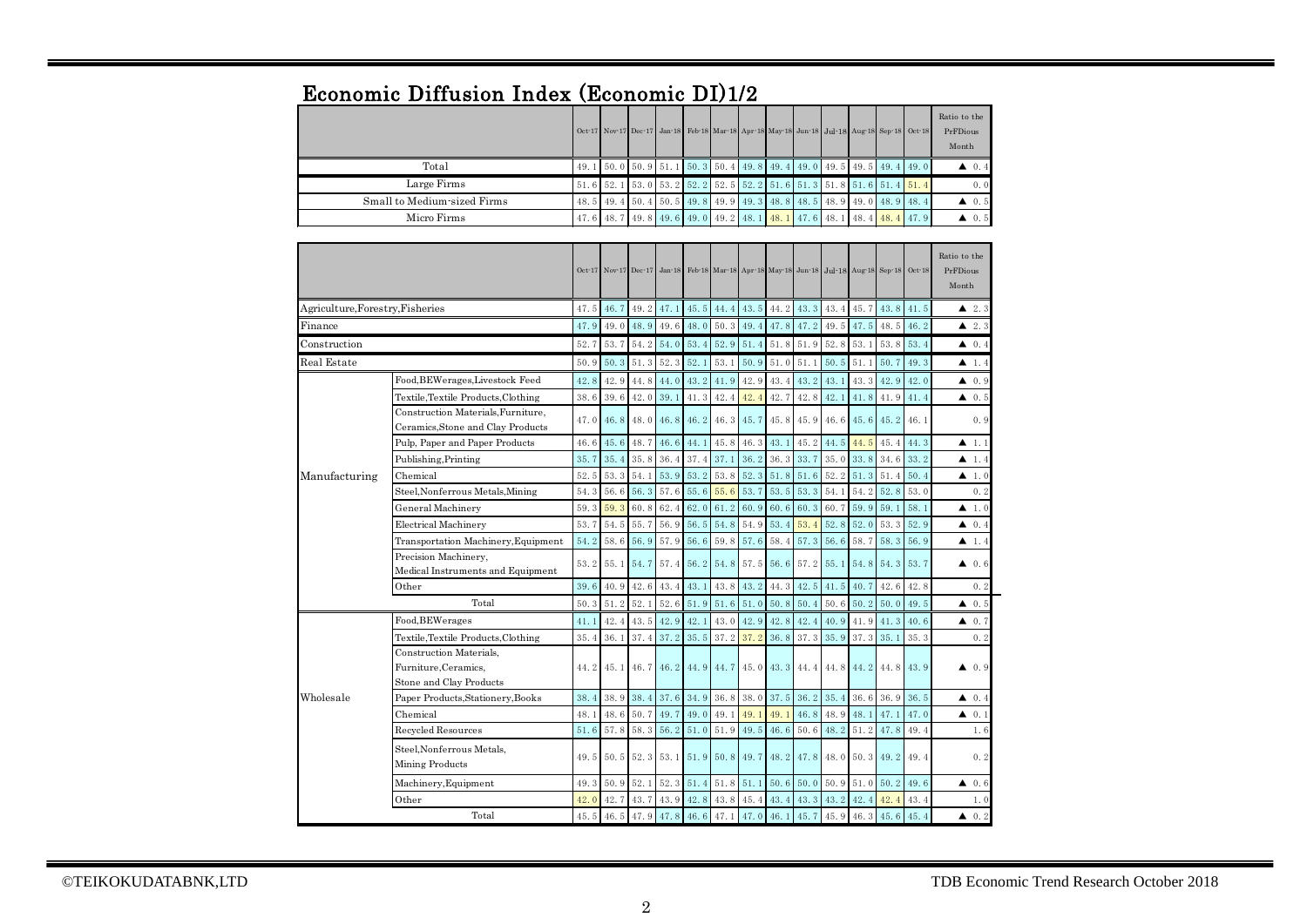|                             |                                                                         | $Oct-17$     |                             | Nov $-17$ Dec $-17$ | $Jan-18$ |      | Feb $18\,$ Mar $18\,$ Apr $18\,$ May $18\,$ Jun $18\,$ Jul $18\,$ |      |      |      |                          | Aug 18 | $Sep-18$ | $Oct-18$ | Ratio to the<br>PrFDious<br>Month |
|-----------------------------|-------------------------------------------------------------------------|--------------|-----------------------------|---------------------|----------|------|-------------------------------------------------------------------|------|------|------|--------------------------|--------|----------|----------|-----------------------------------|
|                             | Food, BEWerages                                                         | 42.1         | 45.2                        | 45.3                | 44.1     | 45.6 | 46.1                                                              | 47.4 | 45.7 | 45.2 | 44.5                     | 45.3   | 45.7     | 44.4     | 1.3<br>▲                          |
|                             | Textile, Textile Products, Clothing                                     | 37.5         | 32.7                        | 35.6                | 41.0     | 38.2 | 37.3                                                              | 38.9 | 36.7 | 32.1 | 34.6                     | 32.7   | 30.6     | 32.7     | 2.1                               |
|                             | Drugs,Sundries                                                          | 44.9         | 46.2                        | 44.4                | 46.4     | 45.7 | 47.2                                                              | 44.9 | 47.1 | 42.9 | 41.0                     | 41.3   | 40.2     | 38.4     | 1.8<br>▲                          |
|                             | Furniture                                                               | 40.9         | 45.0                        | 40.7                | 43.9     | 35.2 | 35.0                                                              | 36.7 | 35.2 | 38.3 | 38.3                     | 37.0   | 37.0     | 37.9     | 0.9                               |
| Retail                      | Electrical Household Appliances,<br>Information Machinery and Equipment | 43.9         | 43.9                        | 47.7                | 41.9     | 40.4 | 45.7                                                              | 46.5 | 40.2 | 41.9 | 45.5                     | 43.7   | 42.8     | 40.6     | 2.2<br>▲                          |
|                             | Motor Vehicles, Motor Vehicle Parts                                     | 45.3         | 45.6                        | 44.2                | 49.2     | 47.8 | 48.3                                                              | 48.2 | 43.5 | 42.9 | 45.0                     | 43.5   | 46.1     | 40.8     | 5.3<br>▲                          |
|                             | Special Merchandise                                                     | 39.6         | 38.8                        | 41.5                | 41.9     | 42.5 | 42.9                                                              | 41.0 | 39.7 | 39.7 | 40.7                     | 39.1   | 39.1     | 39.7     | 0.6                               |
|                             | Various Merchandise                                                     | 46.3         | 45.7                        | 46.4                | 46.9     | 46.0 | 47.5                                                              | 49.6 | 44.1 | 44.2 | 48.2                     | 46.5   | 43.6     | 46.4     | 2.8                               |
|                             | Other                                                                   | 46.7         | 43.3                        | 50.0                | 50.0     | 43.3 | 41.7                                                              | 36.1 | 41.7 | 33.3 | 36.1                     | 40.5   | 38.9     | 41.7     | 2.8                               |
|                             | Total                                                                   | 42.4         | 42.4                        | 43.4                | 44.3     | 43.8 | 44.8                                                              | 44.6 | 42.0 | 41.3 | 42.7                     | 41.7   | 41.6     | 40.9     | 0.7<br>▲                          |
| Transportation, Warehousing |                                                                         | 49.9         | 50.7                        | 52.5                | 50.7     | 49.6 | 50.5                                                              | 50.0 | 49.3 | 48.7 | 50.3                     | 50.3   | 49.5     | 48.7     | 0.8<br>▲                          |
|                             | Restaurants                                                             | 45.1         | 42.9                        | 44.9                | 45.2     | 43.6 | 44.2                                                              | 44.7 | 45.0 | 42.5 | 42.7                     | 42.5   | 39.3     | 37.0     | 2.3<br>▲                          |
|                             | Postal,Telecommunications                                               | 54.5         | 57.7                        | 56.4                | 56.1     | 59.1 | 57.7                                                              | 56.9 | 50.0 | 54.5 | 55.6                     | 55.0   | 56.1     | 59.7     | 3.6                               |
|                             | Electricity, Gas, Water, Heat                                           | 58.3         | 59.5                        | 54.2                | 60.4     | 58.3 | 61.1                                                              | 54.2 | 56.3 | 57.4 | 56.3                     | 57.4   | 59.3     | 56.7     | 2.6<br>▲                          |
|                             | Leasing, Rentals                                                        | 54.2         | 54.9                        | 55.9                | 56.9     | 56.0 | 56.0                                                              | 55.2 | 51.5 | 52.9 | 54.5                     | 54.2   | 55.9     | 56.5     | 0.6                               |
|                             | Lodging, Hotels                                                         | 43.6         | 51.9                        | 48.0                | 46.9     | 48.7 | 52.0                                                              | 51.7 | 50.6 | 50.0 | 45.2                     | 46.6   | 43.6     | 41.0     | 2.6<br>▲                          |
|                             | Recreation                                                              | 39.1         | 39.0                        | 42.2                | 41.7     | 42.2 | 42.5                                                              | 41.5 | 39.5 | 40.9 | 39.8                     | 40.0   | 39.9     | 35.5     | 4.4<br>▲                          |
|                             | Broadcasting                                                            | 46.2         | 44.4                        | 47.6                | 47.6     | 47.4 | 47.0                                                              | 39.7 | 37.2 | 40.3 | 42.3                     | 38.5   | 41.7     | 40.5     | 1.2<br>▲                          |
| Service                     | Maintenance, Guarding, Testing                                          | 50.3         | 51.6                        | 50.3                | 51.5     | 50.7 | 51.1                                                              | 49.9 | 50.2 | 48.5 | 50.5                     | 52.3   | 51.8     | 51.4     | 0.4<br>▲                          |
|                             | Advertising                                                             | 43.6         | 41.8                        | 41.5                | 46.1     | 42.3 | 43.4                                                              | 44.2 | 43.0 | 40.2 | 41.7                     | 41.4   | 42.3     | 42.3     | 0.0                               |
|                             | Information                                                             | 57.9         | 57.6                        | 58.4                | 59.4     | 58.8 | 58.6                                                              | 59.4 | 58.4 | 58.8 | 58.7                     | 59.1   | 59.7     | 59.8     | 0.1                               |
|                             | Labor Dispatching                                                       | 58.2         | 59.0                        | 57.9                | 58.6     | 56.5 | 57.9                                                              | 57.8 | 59.0 | 59.1 | 59.3                     | 59.2   | 58.0     | 59.4     | 1.4                               |
|                             | Special Services                                                        | 53.3         | 53.2                        | 55.5                | 53.4     | 53.1 | 54.3                                                              | 53.6 | 53.7 | 54.6 | 54.8                     | 55.3   | 53.9     | 55.0     | 1.1                               |
|                             | Medical,Welfare,Public Health                                           | 44.1         | 47.9                        | 48.3                | 47.6     | 48.6 | 48.1                                                              | 48.8 | 48.0 | 46.8 | 46.1                     | 48.2   | 48.3     | 48.8     | 0.5                               |
|                             | Education                                                               | 41.0         | 40.5                        | 42.4                | 45.1     | 41.7 | 44.2                                                              | 42.4 | 42.8 | 40.6 | 42.6                     | 46.5   | 46.4     | 43.8     | 2.6<br>▲                          |
|                             | Other                                                                   | 50.6         | 53.9                        | 52.6                | 51.6     | 51.3 | 51.8                                                              | 50.7 | 50.8 | 50.0 | 51.3                     | 50.2   | 51.6     | 49.3     | 2.3<br>▲                          |
|                             | Total                                                                   | 51.8         | 52.5                        | 53.0                | 53.4     | 52.7 | 53.1                                                              | 52.8 | 52.1 | 52.0 | 52.4                     | 52.8   | 52.9     | 52.9     | 0.0                               |
| Other                       |                                                                         | 43.3         | 47.9                        | 48.2                | 47.8     | 47.9 | 50.8                                                              | 49.2 | 50.0 | 46.3 | 46.1                     | 45.0   | 46.3     | 46.2     | 0.1<br>▲                          |
|                             |                                                                         |              | Oct 17 Nov 17 Dec 17 Jan 18 |                     |          |      | Feb 18 Mar 18 Apr 18 May 18 Jun 18                                |      |      |      | $\mathrm{Jul}\text{-}18$ | Aug-18 | $Sep-18$ | $Oct-18$ | Ratio to the<br>PrFDious<br>Month |
| Hokkaido                    |                                                                         | 48.6         | 48.6                        | 48.4                | 47.8     | 45.7 | 46.6                                                              | 46.2 | 45.8 | 46.5 | 46.6                     | 47.5   | 44.3     | 43.9     | 0.4<br>▲                          |
| Tohoku                      |                                                                         | 45.9         | 47.2                        | 47.9                | 46.9     | 46.1 | 46.4                                                              | 45.7 | 45.0 | 44.2 | 46.8                     | 46.6   | 46.4     | 45.9     | 0.5<br>▲                          |
| kitakanto                   |                                                                         | 50.2         | 51.2                        | 52.9                | 52.3     | 51.7 | 51.4                                                              | 50.7 | 49.8 | 49.4 | 50.6                     | 50.0   | 50.0     | 49.0     | 1.0<br>▲                          |
| minamikanto                 |                                                                         | 49.7         | 50.5                        | 51.3                | 51.8     | 51.0 | 51.5                                                              | 50.7 | 50.3 | 50.2 | 50.3                     | 50.0   | 50.4     | 49.8     | 0.6<br>▲                          |
| Hokuriku                    |                                                                         | 49.3<br>50.0 | 49.0                        | 49.9                | 49.7     | 47.7 | 48.5                                                              | 48.7 | 48.5 | 48.7 | 49.4                     | 49.8   | 49.3     | 49.4     | 0.1                               |
| Tokai                       |                                                                         |              | 51.2                        | 52.5                | 52.6     | 52.5 | 52.3                                                              | 51.9 | 51.9 | 50.9 | 51.6                     | 51.8   | 51.4     | 51.3     | 0.1<br>▲                          |
| Kinki                       |                                                                         |              | 49.0                        | 50.8                | 51.1     | 50.3 | 50.0                                                              | 49.7 | 48.8 | 48.4 | 48.6                     | 49.4   | 48.9     | 48.8     | 0.1<br>▲                          |
| Chugoku                     |                                                                         |              | 50.1                        | 50.6                | 50.8     | 50.1 | 49.6                                                              | 48.7 | 48.7 | 47.9 | 47.0                     | 47.1   | 48.0     | 48.6     | 0.6                               |
|                             | Shikoku                                                                 | 48.2         | 48.5                        | 49.0                | 49.4     | 48.5 | 48.4                                                              | 48.2 | 47.8 | 47.2 | 47.5                     | 47.9   | 47.0     | 47.6     | 0.6                               |
|                             | Kyushu                                                                  | 50.5         | 51.3                        | 51.7                | 51.7     | 51.8 | 51.7                                                              | 51.4 | 50.4 | 49.8 | 50.9                     | 50.6   | 50.8     | 49.1     | 1.7<br>▴                          |

## Economic Diffusion Index (Economic DI)2/2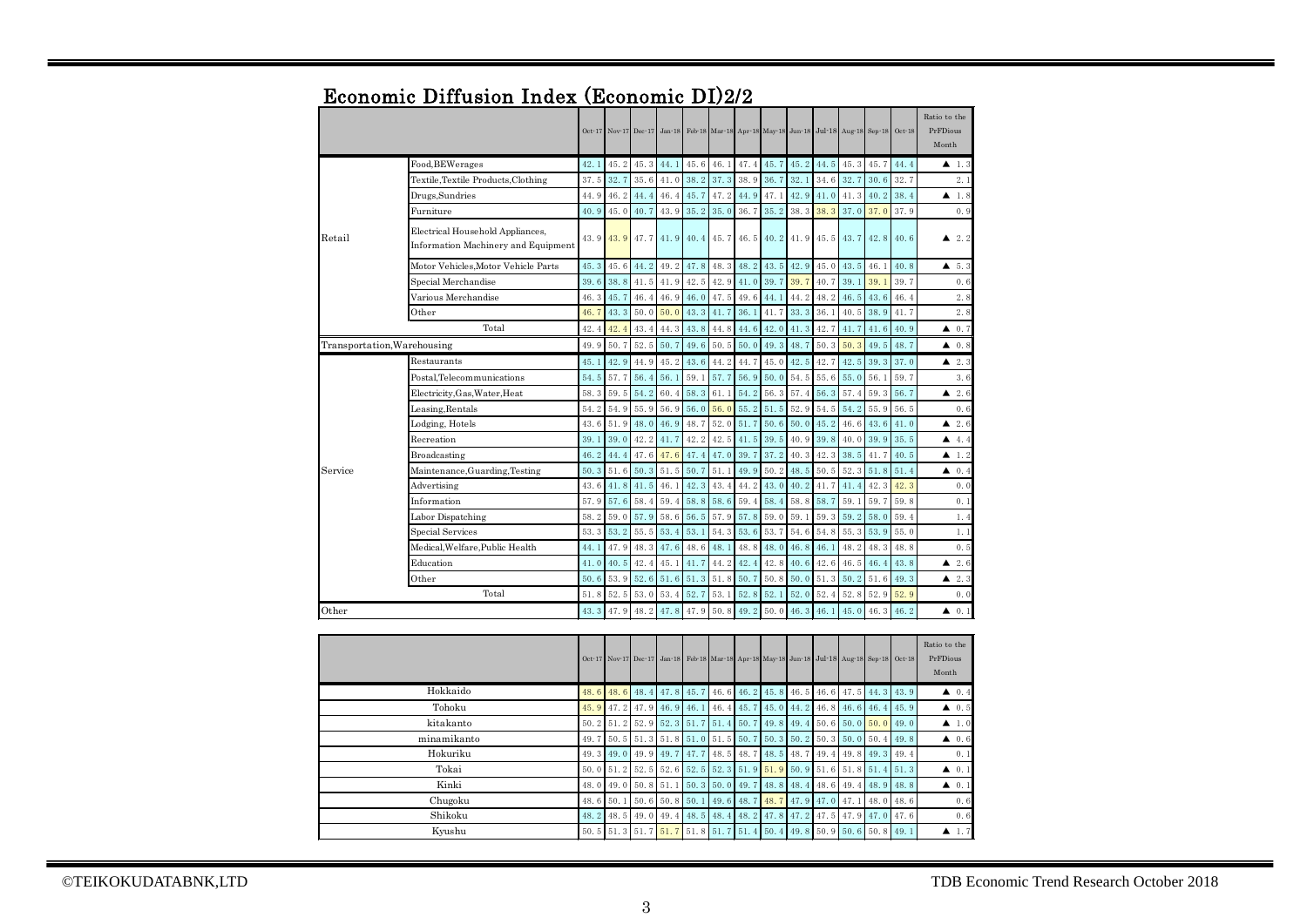# Appendix

## **1.Research Subjects(Companies Researched 23,076 ; Valid responses: 9,938 ; Response rate: 43.1%)**

Appendix

1.Region

| Hokkaido    | 504   | Tokai   | 1,091 |
|-------------|-------|---------|-------|
| Tohoku      | 637   | Kinki   | 1,655 |
| kitaKanto   | 728   | Chugoku | 546   |
| minamikanto | 3,220 | Shikoku | 287   |
| Hokuriku    | 563   | Kyushu  | 707   |
|             |       | Total   | 9,938 |

#### 2.Industry (10 Industries 51 Lines of business)

| Agriculture, Forestry, Fisheries |                                                                      | 51    |                             | Food, Beverages                                                      | 65    |
|----------------------------------|----------------------------------------------------------------------|-------|-----------------------------|----------------------------------------------------------------------|-------|
| Finance                          |                                                                      | 124   |                             | Textile, Textile Products, Clothing                                  | 28    |
| Construction                     |                                                                      | 1,482 |                             | Drugs, Sundries                                                      | 23    |
| Real Estate                      |                                                                      |       | Retail                      | Furniture                                                            | 11    |
|                                  | Food, Beverages, Livestock Feed                                      | 320   | 480                         | Electrical Household Appliances, Information Machinery and Equipment | 32    |
|                                  | Textile, Textile Products, Clothing                                  | 110   |                             | Motor Vehicles, Motor Vehicle Parts                                  | 60    |
|                                  | Construction Materials, Furniture, Ceramics, Stone and Clay Products | 216   |                             | Special Merchandise                                                  | 123   |
|                                  | Pulp, Paper and Paper Products                                       | 100   |                             | Various Merchandise                                                  | 42    |
|                                  | Publishing, Printing                                                 | 171   |                             | Others                                                               | 8     |
| Manufacturing                    | Chemical                                                             | 406   | Transportation, Warehousing |                                                                      | 424   |
| 3,223                            | Steel, Nonferrous Metals, Mining                                     | 485   |                             | Restaurants                                                          | 32    |
|                                  | General Machinery                                                    | 436   |                             | Telecommunications                                                   | 12    |
|                                  | Electrical Machinery                                                 | 321   |                             | Electricity, Gas, Water, Heat                                        | 10    |
|                                  | Transportation Machinery, Equipment                                  | 94    |                             | Leasing, Rentals                                                     | 108   |
|                                  | Precision Machinery, Medical Instruments and Equipment               | 73    |                             | Lodging, Hotels                                                      | 24    |
|                                  | Others                                                               | 90    |                             | Recreation                                                           | 53    |
|                                  | Food, Beverages                                                      | 358   | Service                     | Broadcasting                                                         | 14    |
|                                  | Textile, Textile Products, Clothing                                  | 178   | 1,384                       | Maintenance, Guarding, Testing                                       | 147   |
|                                  | Construction Materials, Furniture, Ceramics, Stone and Clay Products | 331   |                             | Advertising                                                          | 99    |
| Wholesale                        | Paper Products, Stationery, Books                                    | 94    |                             | Information                                                          | 441   |
| 3,959                            | Chemical                                                             | 271   |                             | Labor Dispatching                                                    | 60    |
|                                  | Recycled Resources                                                   | 28    |                             | <b>Special Services</b>                                              | 241   |
|                                  | Steel, Nonferrous Metals, Mining Products                            | 303   |                             | Medical.Welfare.Public Health                                        | 99    |
|                                  | Machinery, Equipment                                                 | 883   |                             | Education                                                            | 27    |
|                                  | Others                                                               | 337   |                             | Others                                                               | 164   |
|                                  |                                                                      |       | Others                      |                                                                      | 35    |
|                                  |                                                                      |       |                             | Total                                                                | 9,938 |

3.Size

| Large Firms                 | 2.027             | 20.4%  |
|-----------------------------|-------------------|--------|
| Small to Medium-sized Firms | 7,91 <sub>1</sub> | 79.6%  |
| micro Firms                 | 2.599             | 26.2%  |
| Total                       | 9.938             | 100.0% |